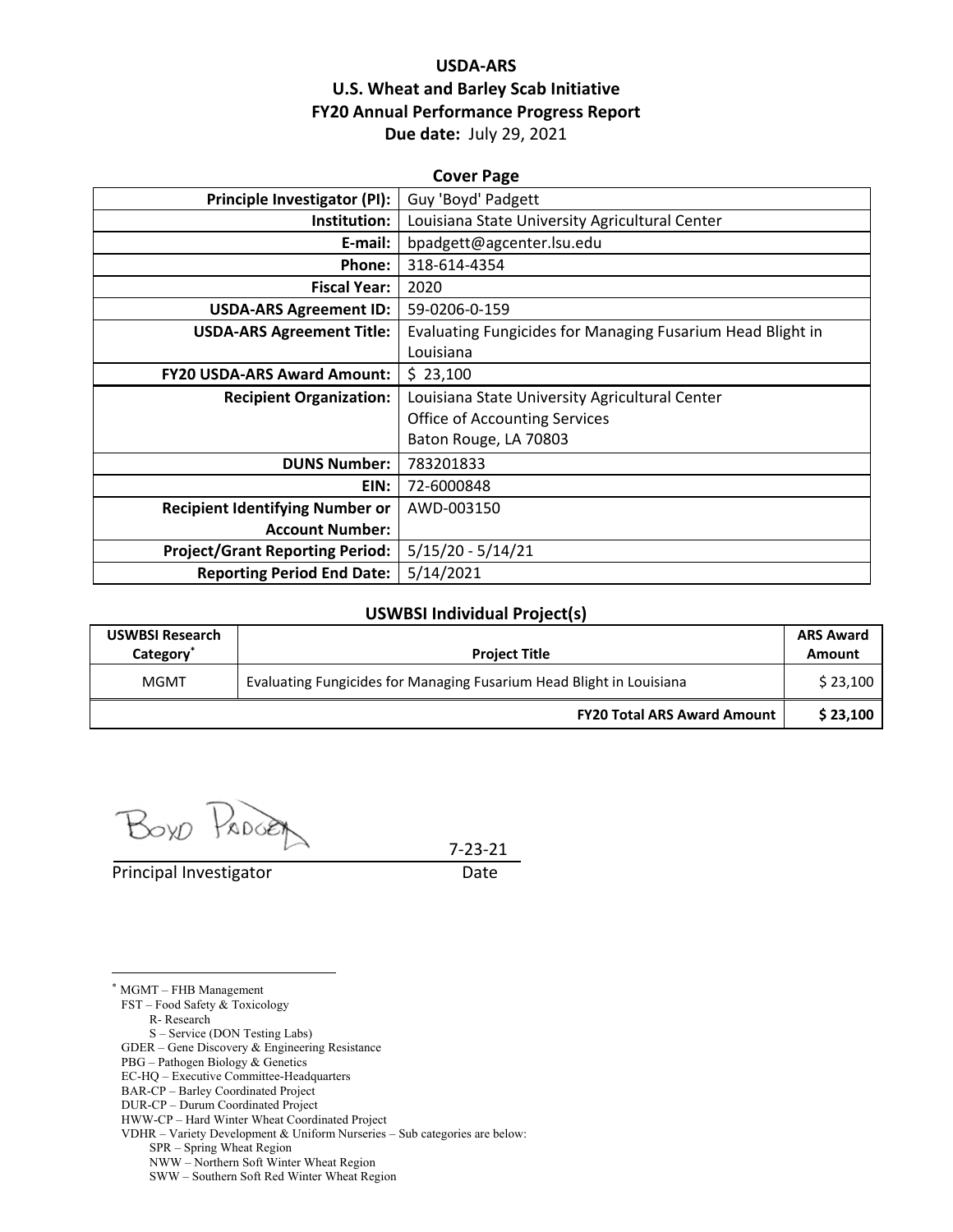### **Project 1:** *Evaluating Fungicides for Managing Fusarium Head Blight in Louisiana*

### **1. What are the major goals and objectives of the research project?**

- 1) Evaluate the integrated effects of fungicide treatment and genetic resistance on FHB and DON in all major grain classes, with emphasis on a new fungicide, Miravis Ace®.
- 2) Compare the efficacy of Miravis Ace when applied at early heading or at anthesis to that of standard anthesis application of Prosaro® or Caramba®.
- **2. What was accomplished under these goals or objectives?** *(For each major goal/objective, address these three items below.)*

#### **a) What were the major activities?**

Trials were established on three LSU AgCenter experiment stations: (Macon Ridge near Winnsboro, Dean Lee near Alexandria, and Central Stations near Baton Rouge). Two trials were established at each location to address the two objectives listed previously. Trials were inoculated (1 gm/sq ft.) with *Fusarium graminearum* infested corn seed. The trials at Macon Ridge were misted. To address objective one, three varieties (Delta Grow 3500: susceptible, Agrimaxx 492: moderate resistant, Liberty: resistant) were planted. Four fungicide treatments and two non-treated consistent with the protocol outlined in the integrated management coordinated project were implemented. Additional trials were planted at Macon Ridge, Dean Lee, and Central Stations to address objective two. Delta Grow 3500 was planted at Macon Ridge and Dean Lee and FFR 520 was planted at Central Stations. Treatments were applied consistent with the uniform fungicide coordinated project. Scab data was taken according to the coordinated project. Trials were harvested from Macon Ridge and Dean Lee. Harvesting began on May 31<sup>th</sup> at Dean Lee; however, a combine breakdown and excessive rainfall caused a delay in harvesting (resumed June  $10<sup>th</sup>$ ). The Baton Rouge location could not be harvested due to a late freeze and excessive late season rainfall.

#### **b) What were the significant results?**

Objective one: Central Stations: Scab incidence and severity were low at Central Stations. Delta Grow 3500 treated with Miravis Ace applied at flowering (1.1 scab index) or Miravis Ace at flowering followed by an application of tebuconazole four days later (1.7) had less scab (P=0.1) than the non-treated (4.1), Miravis Ace applied at early heading, or Prosaro applied at flowering (3.5). Scab severity did not differ (P=0.1) among treatments in the Agrimaxx 492 or Liberty varieties. Plots were not harvested due to excessive rainfall.

Macon Ridge: Fungicide treatments (0.8‐7.6 scab index) on Delta Grow 3500 were effective for suppressing scab compared to the non-treated  $(21.3)$  (P=0.1). There were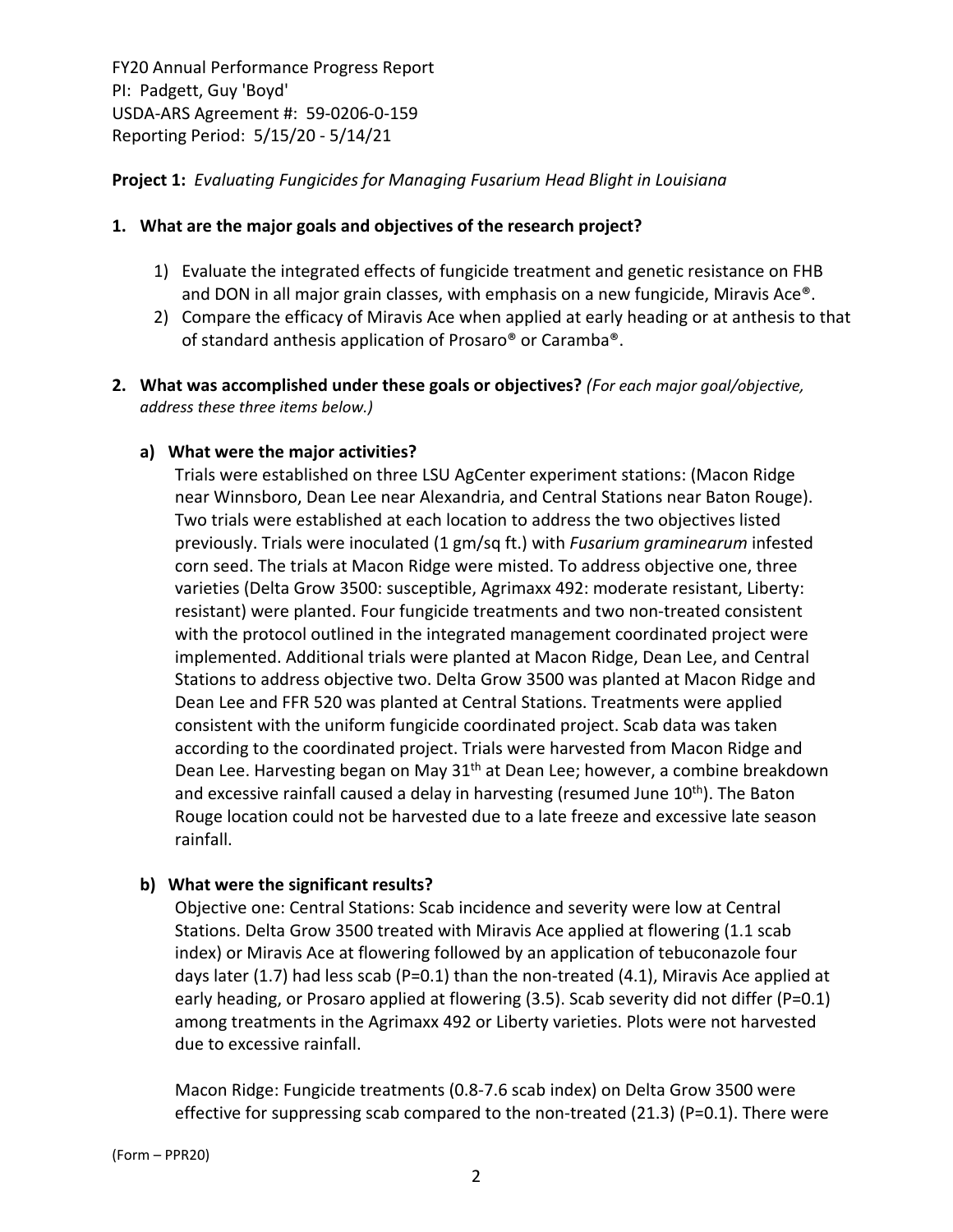> no differences (P=0.1) in yield among treatments. Scab severity in Agrimaxx 492 was lower (P=0.1) than the non-treated in all fungicide treatment except Prosaro applied at flowering. There were no differences in yield among treatments. Scab severity did not differ among treatments in Liberty. However, yield was higher than the non‐ treated in the wheat treated with Prosaro at flowering (P=0.1).

Dean Lee: Scab severity in Delta Grow 3500 was less (P=0.1) than the non-treated in all fungicide treatments except Miravis Ace applied at early heading. Scab severity in Agrimaxx 492 did not differ among treatments (P=0.1). Severity in Liberty was less (P=0.1) than the non‐treated for all fungicide treatments except Miravis Ace applied at early heading. Yields for treatments were not reliable because harvesting was interrupted due to equipment breakdown and excessive rainfall.

Summary: Fungicides applied at flowering were most effective for managing scab in Delta Grow (susceptible). Yields for all but one treatment did not differ among treatments (P=0.1) at the Macon Ridge location.

Objective two (Uniform fungicide test): The test at Central Stations was lost due to freeze damage and excessive rainfall.

Dean Lee: Scab severity was less (P=0.1) than the non-treated for all fungicide treatments except for Miravis Ace applied twice or at early heading. Treatment yields were not reliable due to equipment breakdown and excessive rainfall which interrupted harvesting.

Macon Ridge: All fungicide treatments has less scab ( $P=0.1$ ) than the non-treated. Scab index ranged from 31.55 to 11.75. However, this did not result in a preservation of yield.

**c) List key outcomes or other achievements.**  None to report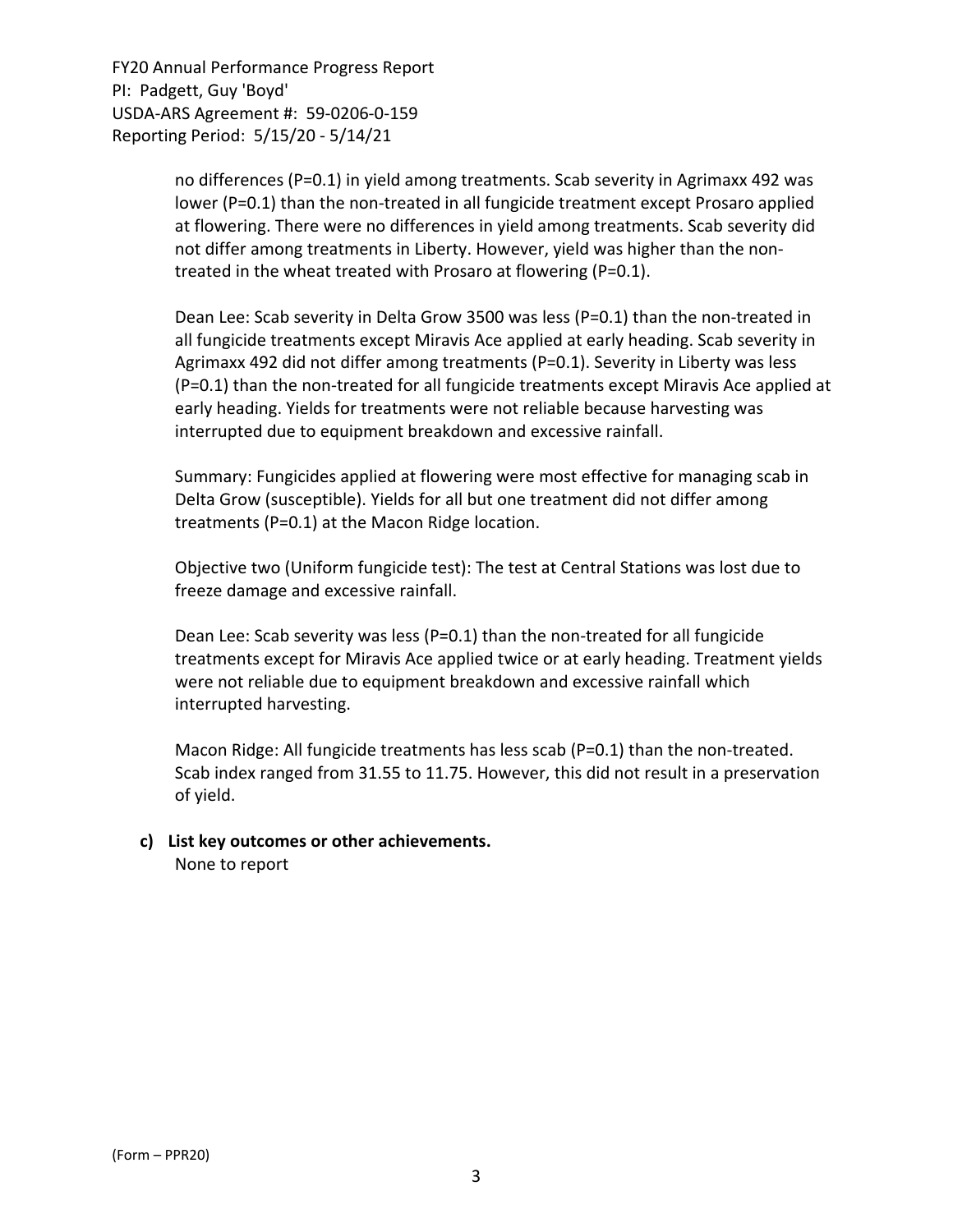**3. Was this research impacted by the COVID‐19 pandemic (i.e. university shutdowns and/or restrictions, reduced or lack of support personnel, etc.)? If yes, please explain how this research was impacted or is continuing to be impacted.**

No

### **4. What opportunities for training and professional development has the project provided?**

Some results were presented at the Mid‐South Association of Wheat Scientists annual meeting and Louisiana Crops Newsletter. Quality data is being summarized and analyzed. Results will be presented at future events.

#### **5. How have the results been disseminated to communities of interest?**

Oral presentation and Louisiana Crops Newsletter September 2020, v. 10, no. 8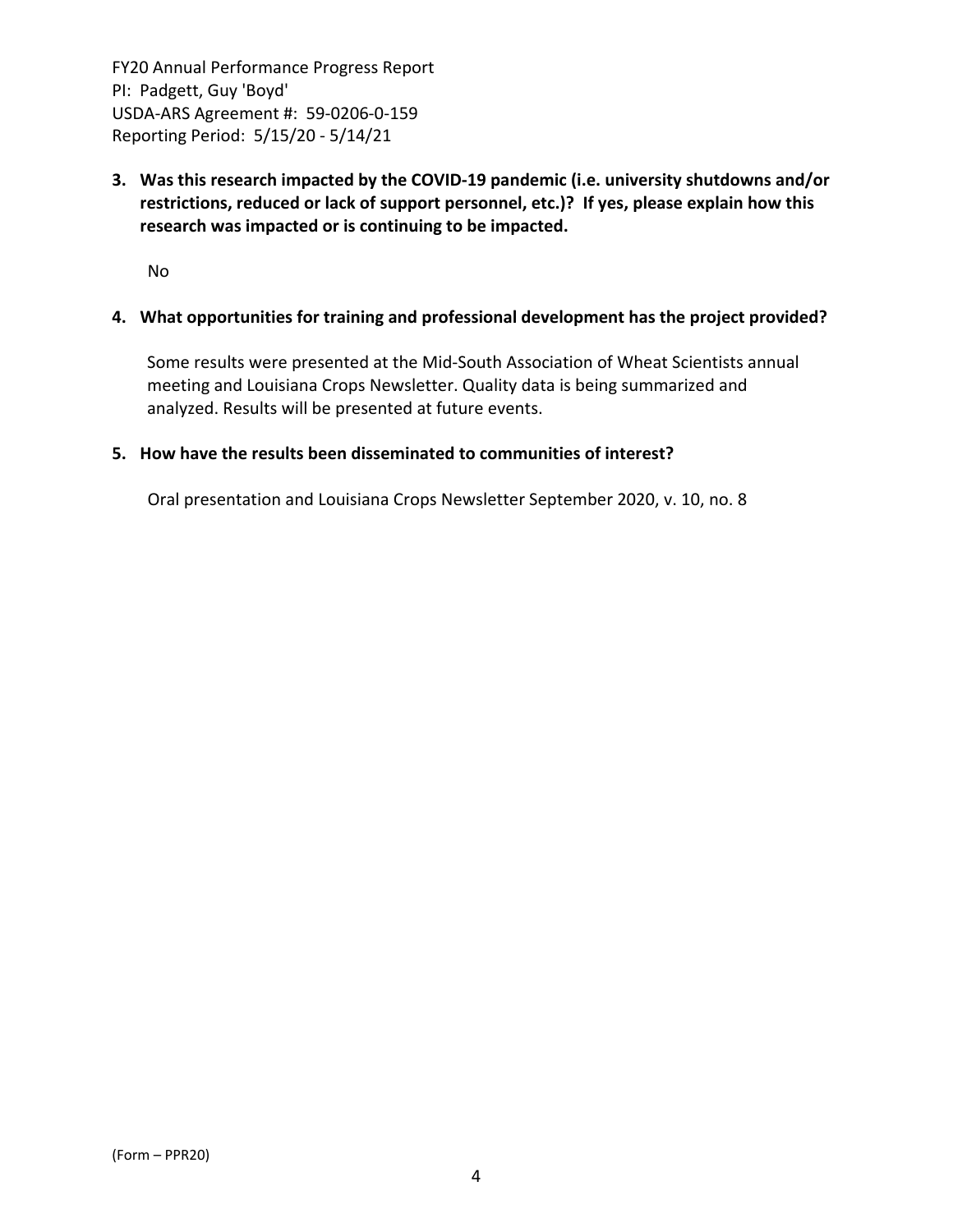## **Training of Next Generation Scientists**

**Instructions:** Please answer the following questions as it pertains to the FY20 award period (5/15/20 ‐ 5/14/21). The term "support" below includes any level of benefit to the student, ranging from full stipend plus tuition to the situation where the student's stipend was paid from other funds, but who learned how to rate scab in a misted nursery paid for by the USWBSI, and anything in between.

**1. Did any graduate students in your research program supported by funding from your USWBSI grant earn their MS degree during the FY20 award period?** ☐Yes ☒No

**If yes, how many?** Click to enter number here.

**2. Did any graduate students in your research program supported by funding from your USWBSI grant earn their Ph.D. degree during the FY20 award period?**

 $\square$ Yes  $\square$ No **If yes, how many?** Click to enter number here.

**3. Have any post docs who worked for you during the FY20 award period and were supported by funding from your USWBSI grant taken faculty positions with universities?** ☐Yes ☒No

**If yes, how many?** Click to enter number here.

**4. Have any post docs who worked for you during the FY20 award period and were supported by funding from your USWBSI grant gone on to take positions with private ag‐ related companies or federal agencies?**

☐Yes ☒No

**If yes, how many?** Click to enter number here.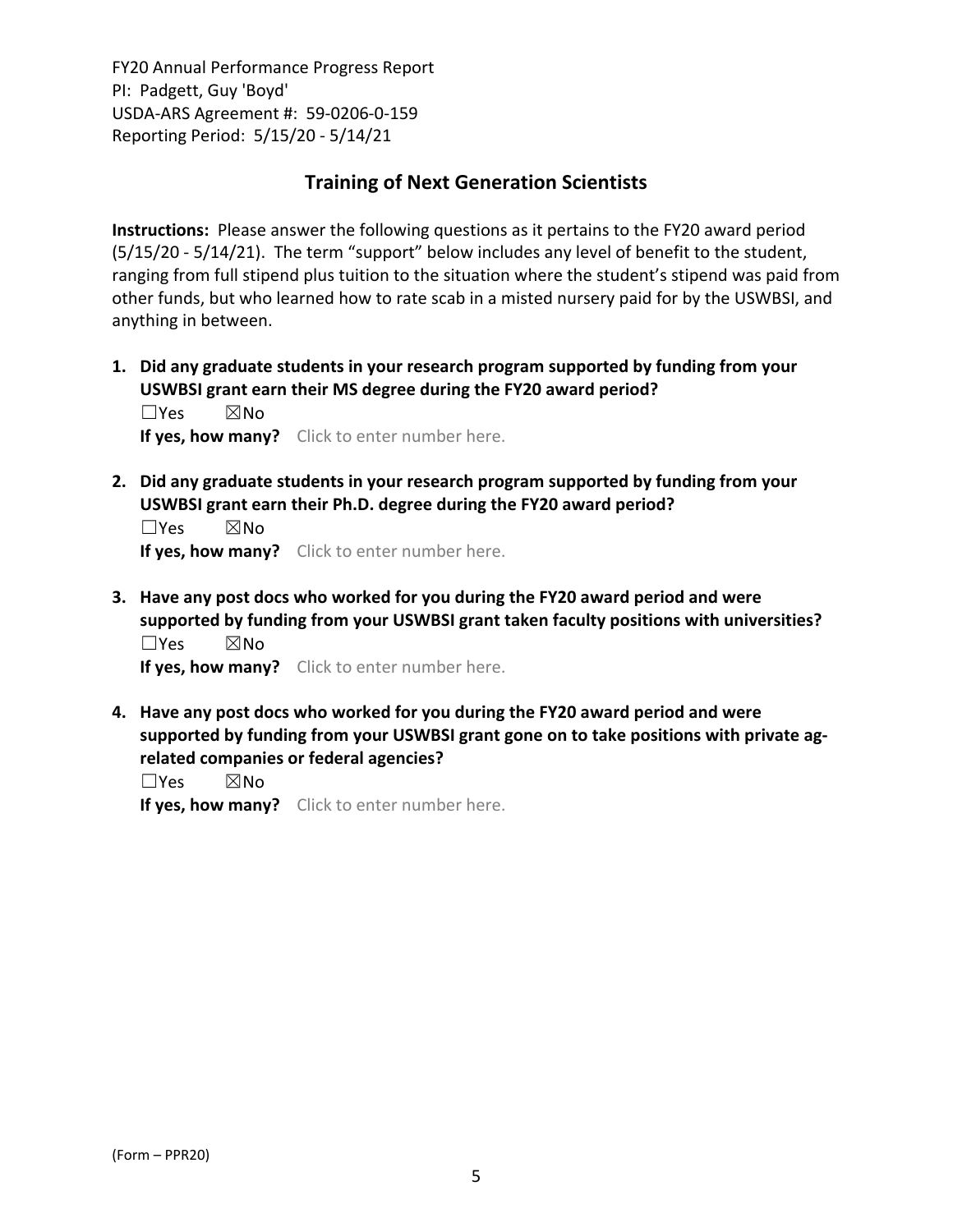# **Release of Germplasm/Cultivars**

**Instructions:** In the table below, list all germplasm and/or cultivars released with full or partial support through the USWBSI during the FY20 award period (5/15/20 - 5/14/21). All columns must be completed for each listed germplasm/cultivar. Use the key below the table for Grain Class abbreviations. 

| Name of Germplasm/Cultivar | <b>Grain Class</b>    | <b>FHB Resistance</b>                                  | <b>FHB</b><br>Rating<br>$(0-9)$  | Year<br><b>Released</b> |
|----------------------------|-----------------------|--------------------------------------------------------|----------------------------------|-------------------------|
| N/A                        | Select Grain<br>Class | Select what represents<br>your most resistant<br>check | Enter as<br>text 0-9<br>rating   | Select Year             |
| Click here to enter text.  | Select Grain<br>Class | Select what represents<br>your most resistant<br>check | Enter as<br>text 0-9<br>rating   | Select Year             |
| Click here to enter text.  | Select Grain<br>Class | Select what represents<br>your most resistant<br>check | Enter as<br>text 0-9<br>rating   | Select Year             |
| Click here to enter text.  | Select Grain<br>Class | Select what represents<br>your most resistant<br>check | Enter as<br>text 0-9<br>rating   | Select Year             |
| Click here to enter text.  | Select Grain<br>Class | Select what represents<br>your most resistant<br>check | Enter as<br>$text 0-9$<br>rating | Select Year             |
| Click here to enter text.  | Select Grain<br>Class | Select what represents<br>your most resistant<br>check | Enter as<br>text 0-9<br>rating   | Select Year             |
| Click here to enter text.  | Select Grain<br>Class | Select what represents<br>your most resistant<br>check | Enter as<br>text 0-9<br>rating   | Select Year             |
| Click here to enter text.  | Select Grain<br>Class | Select what represents<br>your most resistant<br>check | Enter as<br>text 0-9<br>rating   | Select Year             |
| Click here to enter text.  | Select Grain<br>Class | Select what represents<br>your most resistant<br>check | Enter as<br>text 0-9<br>rating   | Select Year             |
| Click here to enter text.  | Select Grain<br>Class | Select what represents<br>your most resistant<br>check | Enter as<br>text 0-9<br>rating   | Select Year             |
| Click here to enter text.  | Select Grain<br>Class | Select what represents<br>your most resistant<br>check | Enter as<br>$text 0-9$<br>rating | Select Year             |
| Click here to enter text.  | Select Grain<br>Class | Select what represents<br>your most resistant<br>check | Enter as<br>text 0-9<br>rating   | Select Year             |
| Click here to enter text.  | Select Grain<br>Class | Select what represents<br>your most resistant<br>check | Enter as<br>text 0-9<br>rating   | Select Year             |
| Click here to enter text.  | Select Grain<br>Class | Select what represents<br>your most resistant<br>check | Enter as<br>text 0-9<br>rating   | Select Year             |

NOTE: Leave blank if you have nothing to report or if your grant did NOT include any VDHR-related projects.

**NOTE:** List the associated release notice or publication under the appropriate sub-section in the 'Publications' section of the FPR.